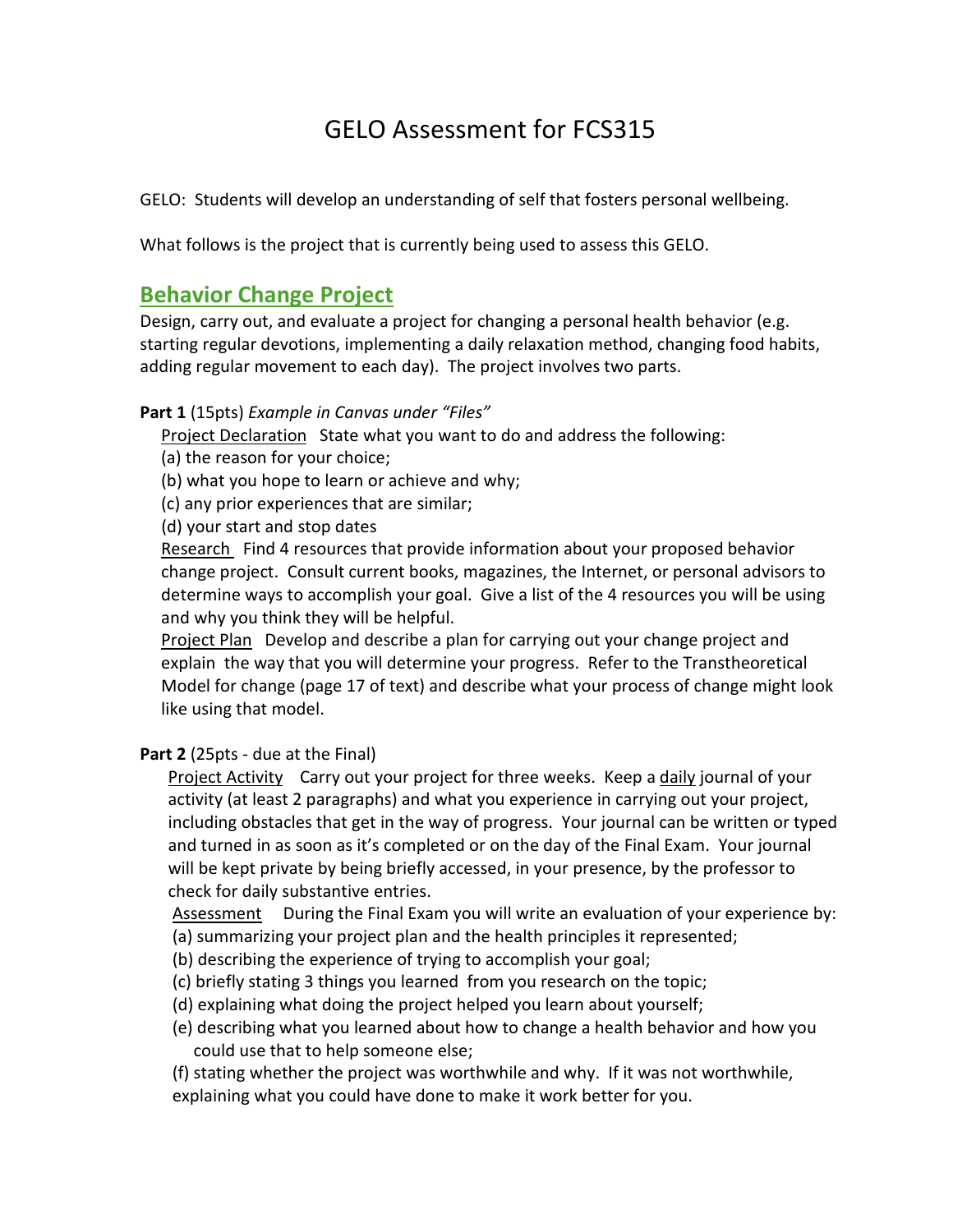| <b>Rubric for Behavioral Change Project</b> |                        |                        |                         |                           |
|---------------------------------------------|------------------------|------------------------|-------------------------|---------------------------|
| <b>CRITERIA</b>                             | <b>Excellent</b>       | Good                   | Average                 | <b>Below Average</b>      |
| Part 1                                      | Plan demonstrates a    | Plan demonstrates      | Plan demonstrates some  | Plan does not             |
| Develop a practical plan                    | well-considered and    | thought and            | thought about           | demonstrate thought or    |
| for implementing a                          | realistic plan for     | consideration for      | implementing a behavior | consideration of a        |
| health related behavior                     | making a behavior      | making a behavior      | change with adequate    | realistic plan for making |
| change & choose useful                      | change & the choice    | change with good       | resources to help with  | a behavioral change.      |
| resources to help with                      | of excellent resources | resources chosen.      | the process.            | Resources are             |
| the process.                                | for helping with the   |                        |                         | inadequate for helping    |
|                                             | process                |                        |                         | with the process          |
| 15pts                                       | $(15-13pts)$           | $(12-9pts)$            | $(8-5pts)$              | $(4-1pts)$                |
| Part 2 - Journal                            | Journal demonstrates   | Journal demonstrates   | Journal demonstrates    | Journal is general and    |
| Keep a daily journal of                     | substantive,           | thoughtful processing  | some thoughtful         | vague with few entries.   |
| your personal                               | thoughtful processing  | on a daily basis for 3 | consideration and       |                           |
| experience with your                        | on a daily basis for 3 | weeks (at last 1       | entries on most days.   |                           |
| change project for 3                        | weeks (at least 2      | paragraph per day)     |                         |                           |
| weeks (at least 2                           | paragraphs)            |                        |                         |                           |
| paragraphs daily)                           |                        |                        |                         |                           |
| 10pts                                       | $(10-9pts)$            | $(8-6pts)$             | $(5-4pts)$              | $(3-1pts)$                |
| Part 2 - Final Exam                         | Evaluation of the      | Evaluation shows good  | Evaluation shows some   | Evaluation does not       |
| As part of the Final you                    | experience shows in    | personal insights as   | personal insight and a  | show personal insight or  |
| will write a thoughtful                     | depth personal         | well as a good         | basic understanding of  | an understanding of how   |
| evaluation of the                           | insights as well as an | understanding of how   | the change process.     | change occurs.            |
| change process (see                         | excellent              | change occurs.         |                         |                           |
| details on page 6).                         | understanding of the   |                        |                         |                           |
|                                             | change process.        |                        |                         |                           |
| 15pts                                       | $(15-13pts)$           | $(12-9pts)$            | $(8-5pts)$              | $(4-1pts)$                |

Fulfills FCS Department Learning Outcome:

#2. Students will identify appropriate resources to use in application for problem solving.

Fulfills FCS315 Student Learning Outcome:

- # 1. Analyze various aspects of personal health for meaningful self-discovery.
- # 2. Identify individual responsibilities in life style choices.
- #10. Identify community and personal health care services and resources.